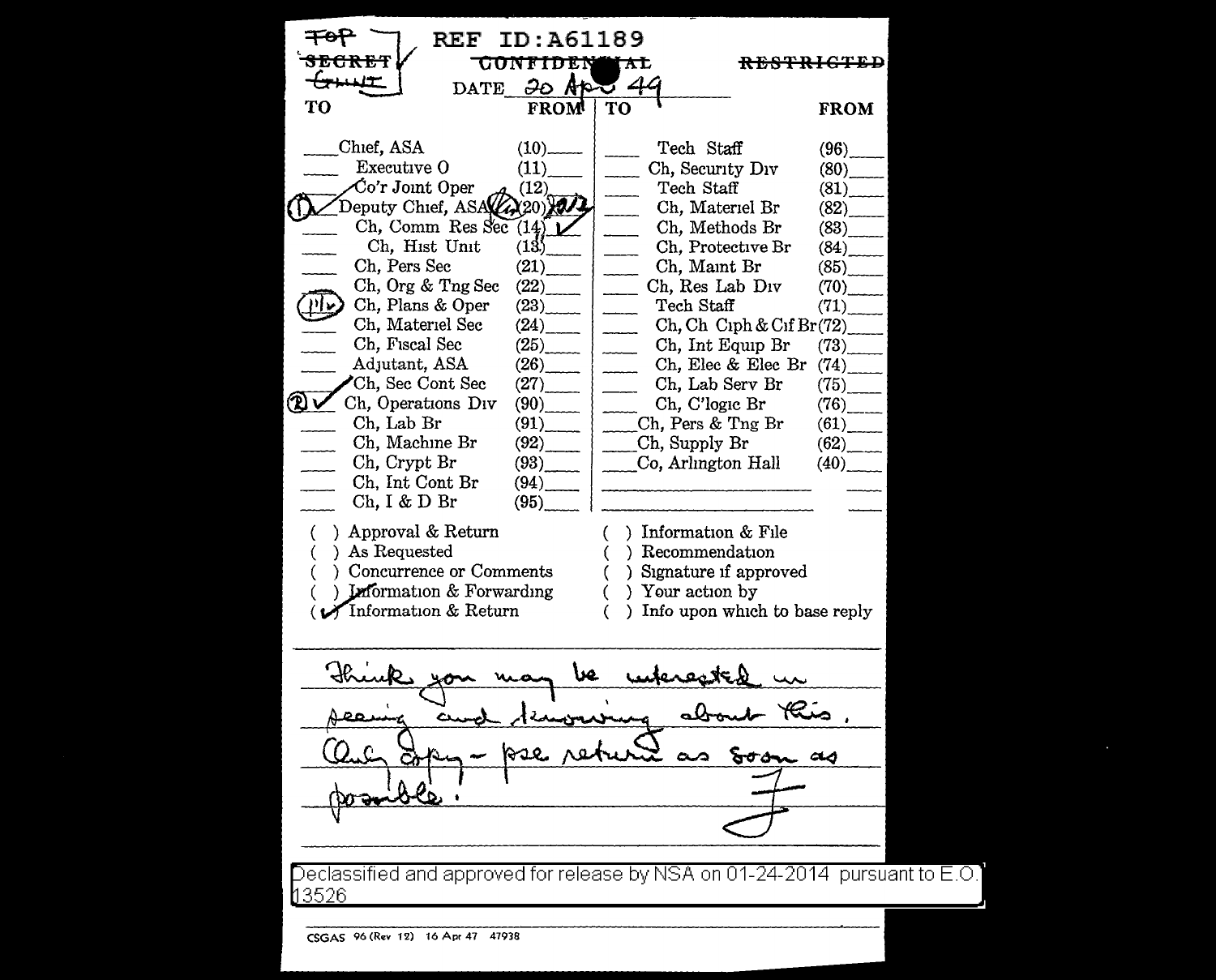**REF ID:A61189** 

MEMORANDUM FOR: Director of Intelligence, GSUSA

SUBJECT: Maximum Exploitation of COMINT

ر/رہ<br>جات

1. Herewith is a proposed memorandum for the Chairman of USCIB. Subject: Maximum Exploitation of COMINT.

2. This paper has as its object the establishment of a single organization for the evaluation and dissemination of communication intelligence. It proposes to go further in the case of COMINT, at least in respect to the matter of evaluation, than is proposed for other types of intelligence in the paper on the subject: Bstablishment of a Joint Intelligence Bureau.

A Joint Intelligence Bureau and a central organization for з. the evaluation and dissemination of COMINT would complement each other in important rempects and both steps would take us a long way forward in establishing a much more efficient intelligence service for the U.S. Government.

4. The final step would be, of course, the real integration of CCMINT processing, by unifying the operations of the latter processing agencies under a single haad, either along the lines proposed by the Army in the Stone Report or along similar and possibly stricter lines.

> CARTER &. CLARKE Colonel, Signal Corps Chief, Army Security Agency

 $(s_4, 180$  Apr 40)

lonl I Proposad memo

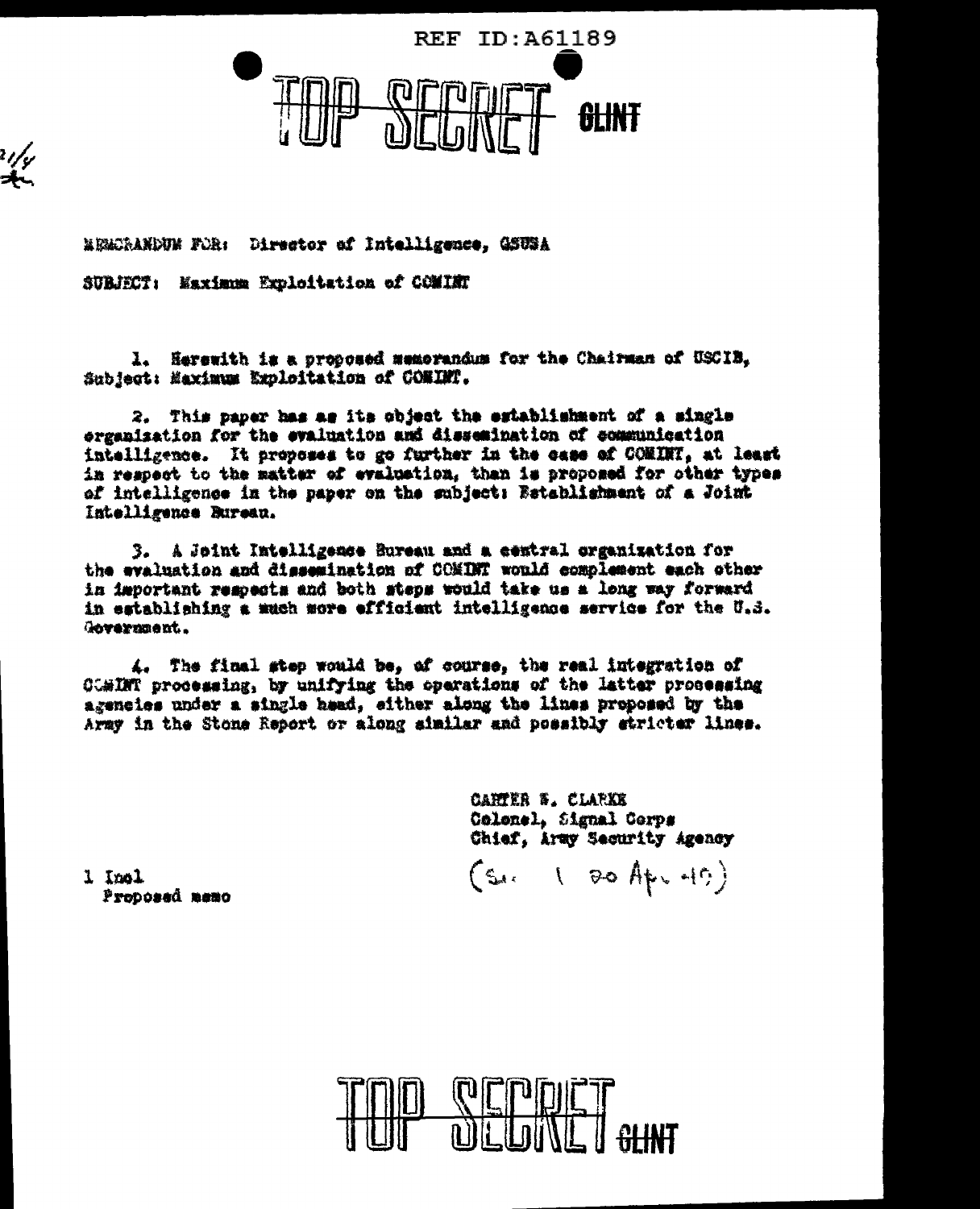

MEMORANDUM FOR: THE CHAIRMAN, USCIB.

SUBJECT: Maximum Exploitation of COMINT.

1. Under the present organization of US COMINT, the government is not provided with total intelligence derivable from COMINT source material.

2. A review of the present methods of producing and disseminating intelligence from this source indicates that radical changes in these methods must be made if USCIB is to fulfill all of its responsibilities.

3. A study has been prepared by ID, GSUSA, which examines present US COMINT exploitation and dissemination with the purpose of determining a method which will provide full exploitation of this source and insure maximum efficiency, security, timeliness, and sconomy. In this study, the following recommendations are made:

a. That a central COMINT evaluating unit be set up at one of the cryptanalytic processing agencies.

b. That this unit be responsible for the production of all intelligence based on COMINT and for the publication and dissemination of all such intelligence to U.S. government personnel authorized to receive it.

c. That each USCIB member contribute personnel to this center, such personnel to be administratively subordinate to their respective departments and operationally subordinate to the Chief of the technical agency and to have the dual responsibility of producing total intelligence

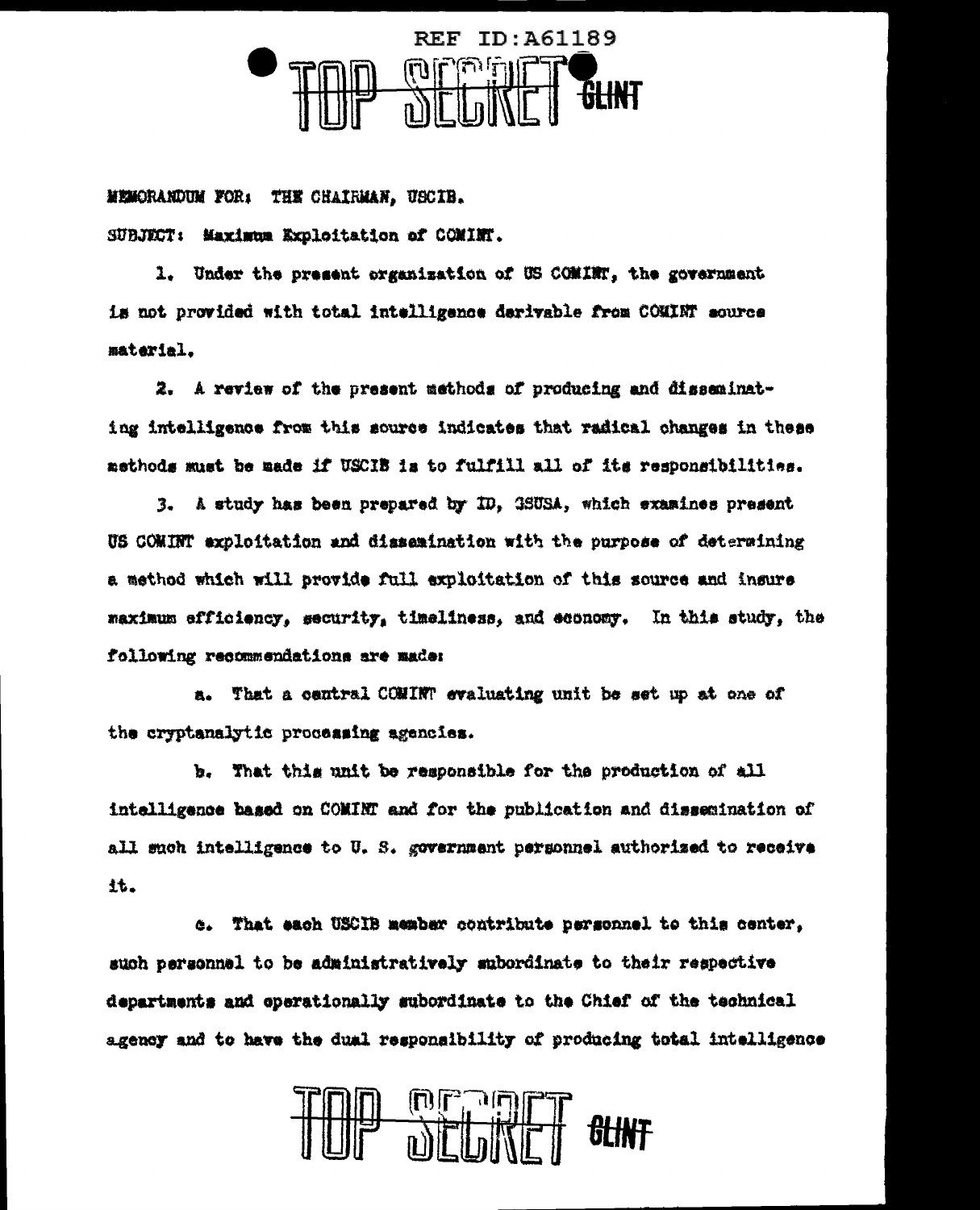

for the National Security Council and intelligence of primary interest to their respective departments.

d. That, upon the establishment of the central unit, all existing COMINT evaluating units of the five USCIB members be dissolved. The complete text of the study is attached as Inclosure 1.

4. It is requested that the recommendations made in this study be placed on the Agenda for discussion at the naxt regular meeting of UGCIB.

1 Incl.

أمم

**WEIDINI**  $\frac{1}{2}$ **GLINT** 

 $\lambda$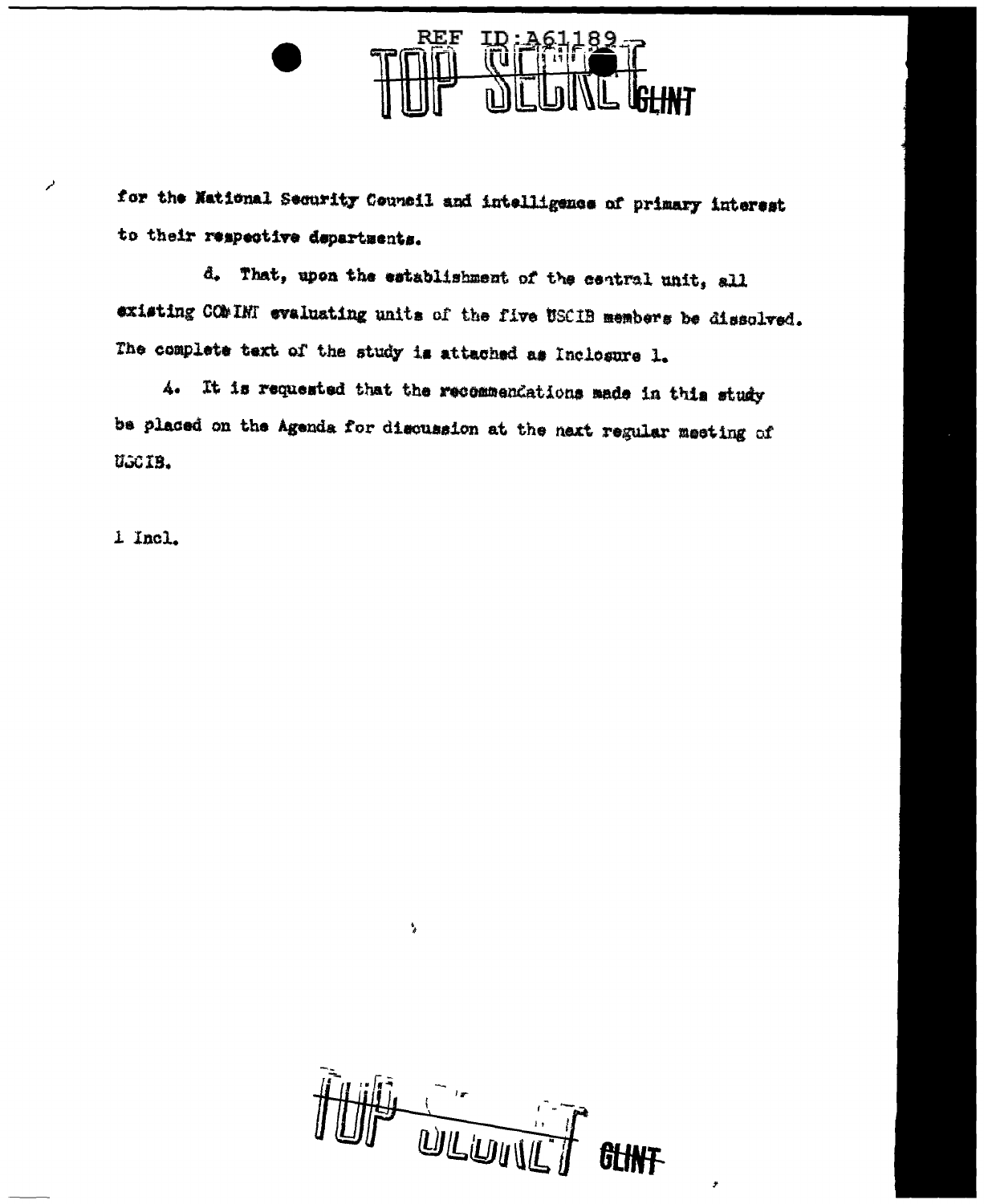

SUBJECT: Waximum Excloitation of COMINT.

1. The Problem: To examine present US COMTHY exploitation and digecmination in order to determine a method which will provide full exploitation of this source with the maximum efficiency, security. timeliness, and economy.

EO  $3.3(h)(2)$ PL 86-36/50 USC 3605

2. Racts Bearing on the Problem:

a. The U.S. annually expends approximately 135,000,000 for the technical production of COMIMT raw material. It has roughly a 248,000,000 plant investment in the facilities of ASA and CSAW.

b. Each of the members of USCIB maintains a COMINT evaluating and disseminating unit. For the most part, the work of these five units is not coordinated and, to date, there has not been produced an integrated, comprebensive, COMINT estimate covering any given subject from the point of view of total U.5. intalligence requirements. Under the present arrangement, tnere is no provision for the timely application of total COAINT to the intelligence requirements of the National frounity Council or the policy planners of the departments or agency represented on USCIB.

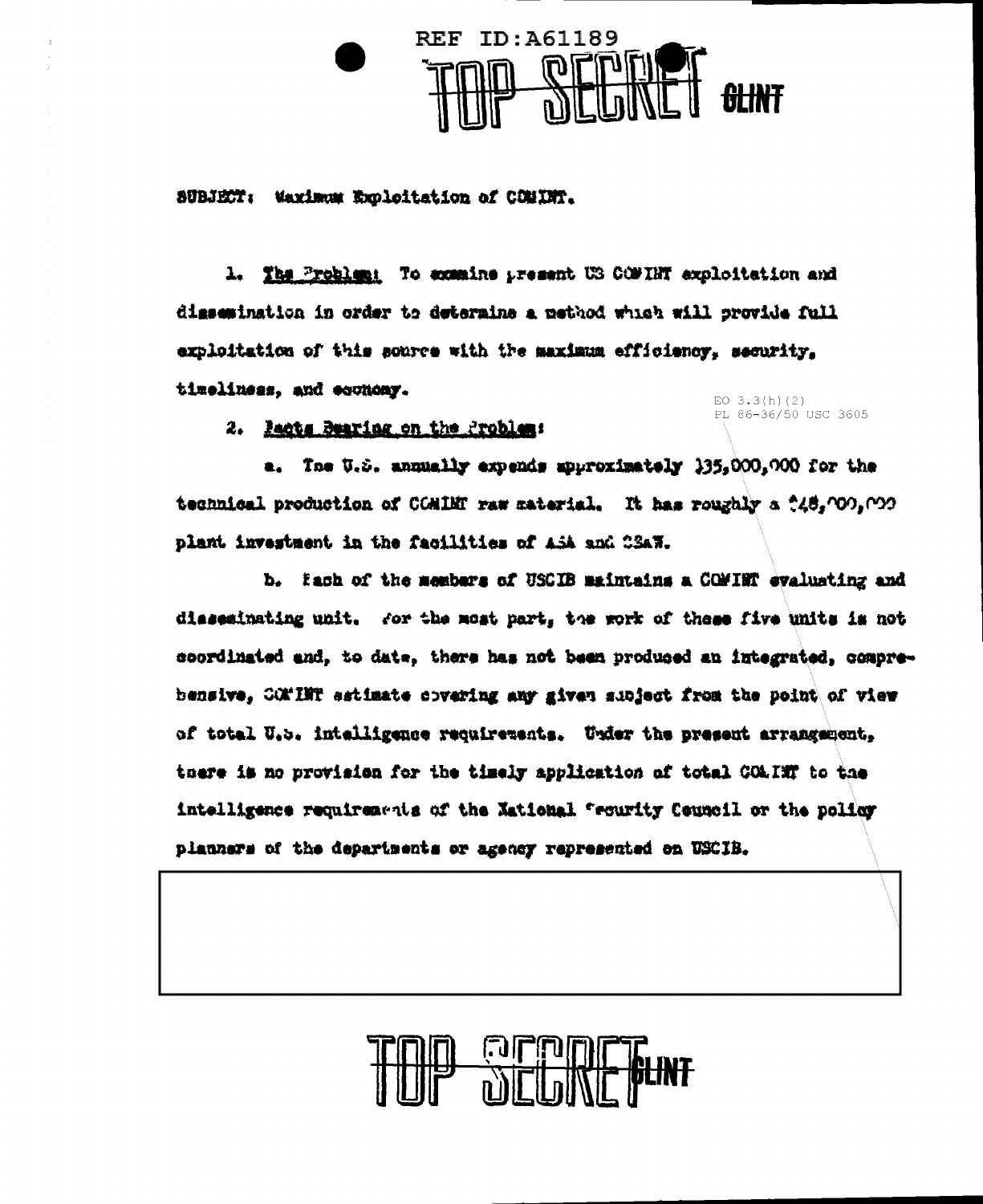

## 3. Dimension

a. The unique and wital nature of COMINT and the cost of COMINT prodnotion distate that arrangements be established which insure maximum exploitation of this seures. The present arrangements for the evaluation and dissemination of COMINT preclude such exploitation. They are not afficient, not secure, and not economical, and, moreover, they fail to insure timely dissemination of intelligence.

(1) Efficiency: The five COMINT evaluation units produce and disseminate a number of publications covering fields of primary interest to their respective departments--e.g., the NILITARY DIGEST (Army); the SOVIET INTELLIFER'S SUN ARY (Navy); the DIPLOMATIC SUN-ARY (produced largely by State under the authority of USCIB); ORDER OF BATTLE (Army, Navy, Air); and special studies (all departments). These publications contain evaluated COMINT on various subjects. Occasionally, the same waw material--evaluated from the point of view of the department or agency invalved--is used as the basis for reports from two or more of the units. To date, there has not been produced an integrated COMINT estimate covering any given subject from the peint of view of total U.S. intelligence requirements. For example, there is not available to the National Security Council a combined COMINT estimate of the military capabilities and industrial potential of the USSR. Nor. under the present arrangements, could a combined setimate be produced with sufficient speed to make such an undertaking practicable, and policy level recipients of COMINT receive a variety af thint reports, which may deplicate.

**All- Left Refer**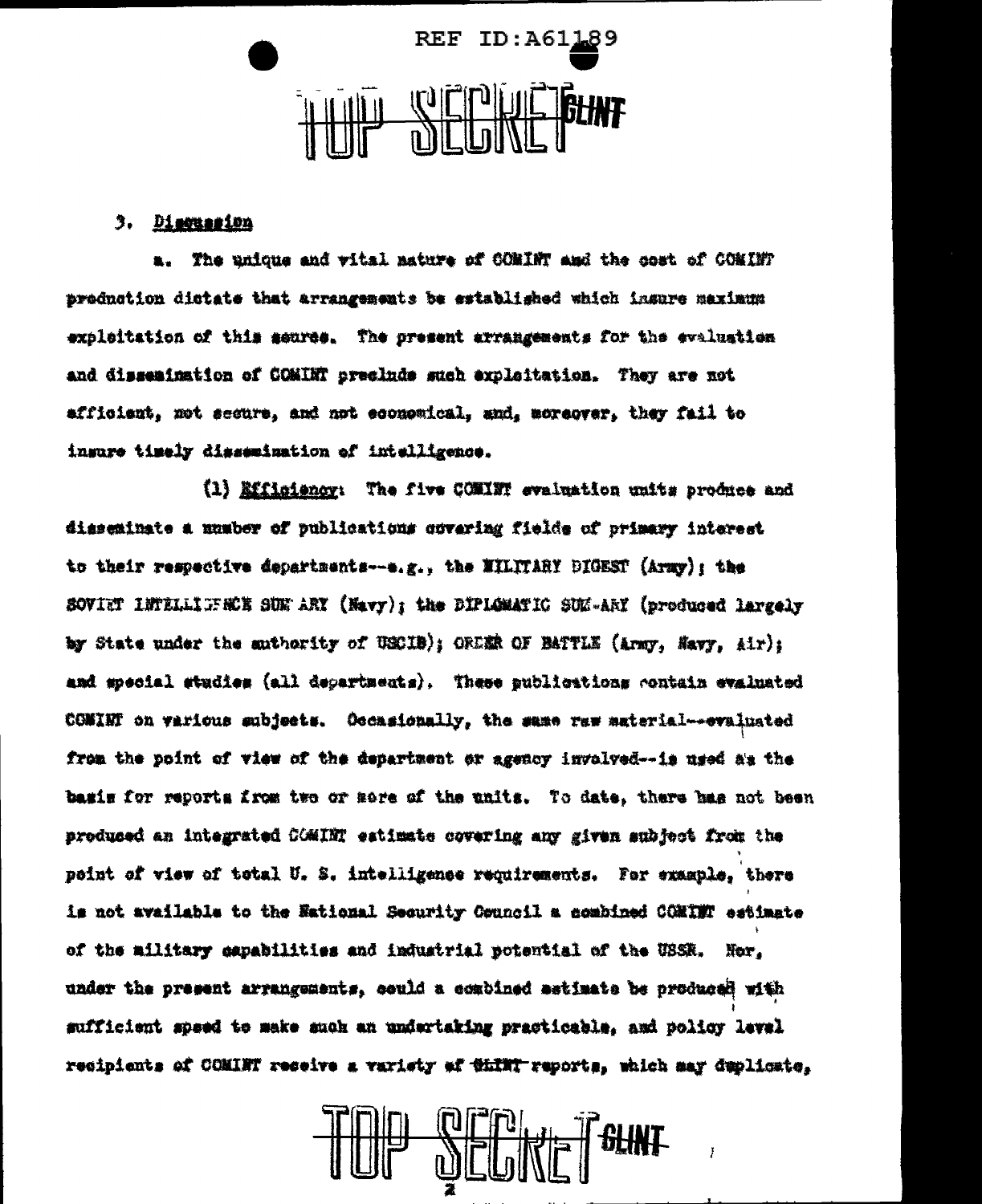

or conflict with, one another, and which the reader himself must synthesize. In addition to its separation from other COMINT units, each of the five evaluating units functions more or less apart. from the general intelligence units within its department or agency and. of course, from the general intelligence units of the other departments or agency. Such arrangements. although neeessary for COMINT sacurity under present conditions, inhibit rapid, direct application of collateral intelligence to COMINT and ailitate against the timely production of tetsl intelligence on a given subject both within and among the USCIB members.

(2) Timeliness: Clearly, the value of all intelligence depends to a large extent on its timelimes. This is particularly true in the case of COMINT. A message indicating impending attack disseminated after the fact is of asademic interest only. Under the present arrangements. however, the inevitable time-lag resulting from the separation of the five evaluating units from each other, and of each of them from one or both of the cryptanalytic precessing agencies, effectively reduces the chances of receiving such a messange before it is too late to act. (It is assured as a strong probability that no single message will contain positive, selfevident indication of hostile intent--without evaluation on the basis of other information available at one or all of the intelligence units.) In addition, the separation of evaluating and processing units makes impossible the timely preparation of basis CONINT studies on subjects of joint interest and the maintenance of such studies at a current date level.

(3) Security: The distribution of COMINT raw material to five intelligence units in Washington presents an obvious physical security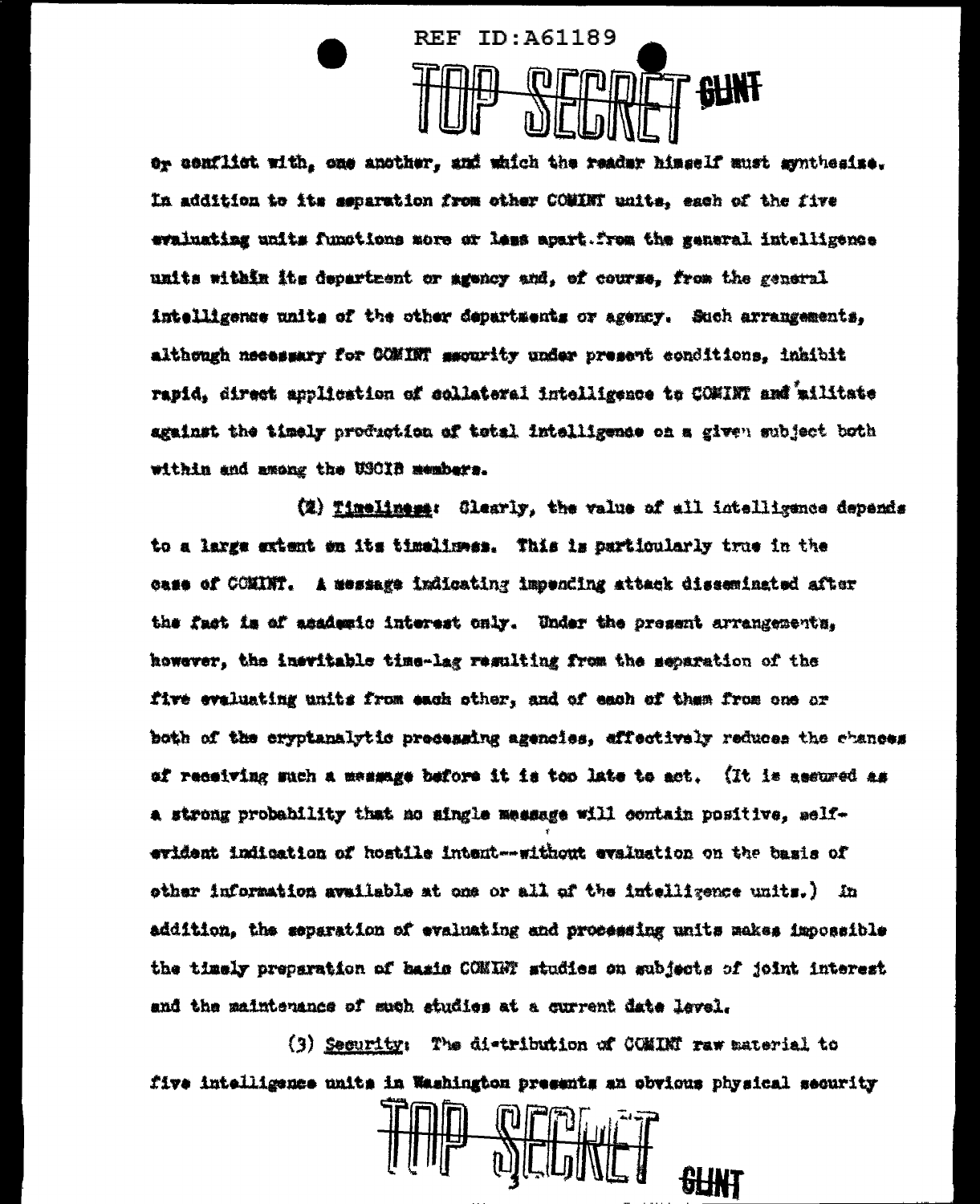



hazard. The separation of these units from the processing agencies requires the publication of individual message texts, notated so as to reveal the cryptographic system in which they ware ment and the radio circuits from which they ware intercepted -- a practice which reveals the core of US COMINT operations: specific status of cryptanalytic attack. The possibility cannot be ignored that the rigid security measures adopted

are a direct result of the insecurity inherent in the present COMINT organization in the United States.

(4) Seenomy: The existence of five COMINT evaluating units results in excessive expenditures for personnel and equipment and considerable duplication of effort. This duplication of effort results in a dissipation of the limited, available, qualified manpower and adversely affects the quality and quantity of COMINT produced. In addition, it creates the need for publishing many copies of the COMINT raw material, for an extensive courier service, for several flles of the same material, and for the publication by the processing agencies of many items which could have been #iscarded at the first stege of processing if an evaluating group had been close at hand to guide the work of the technicians.

b. The establishment of a single COMINT evaluating and disseminating unit, to be located at one of the cryptanalytic processing agencies. would eliminate the disadvantages described above, and would permit better. and possibly maximum, exploitation of COMINT. The contrast between the situation regulting from the present arrangements and that which would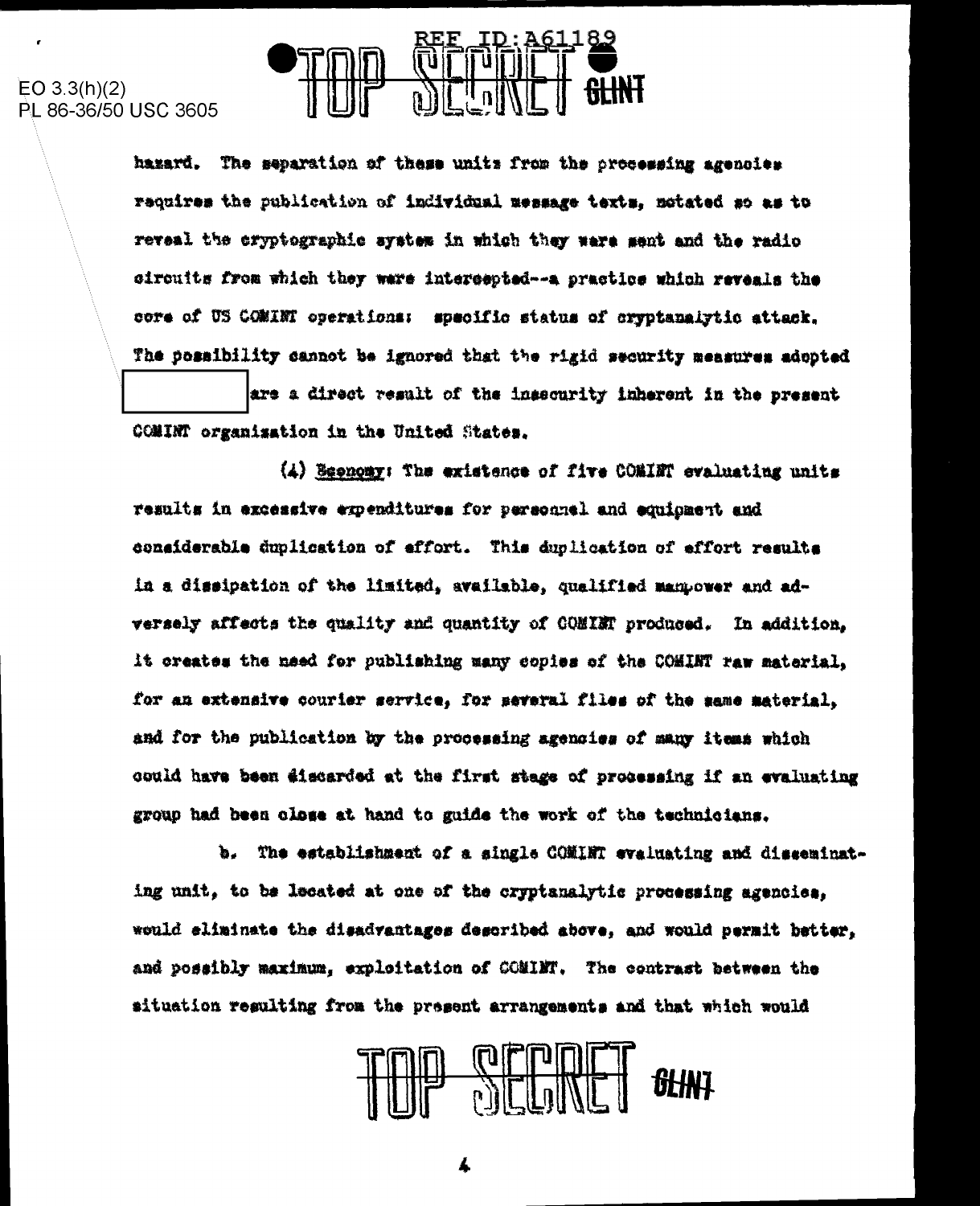

result from the establishment of a single unit for evaluation and dissemination is demonstrated by examining the same elements as were discussed in paragraph a above.

 $(1)$  *<u>Efficiency</u>* 

(a) Such an arrangement would provide, at the very least. the physical conditions necessary for collaboration among the COMINT evaluating personnel of the USCIB members.

(b) Basic COMINT evaluation would be improved, for the following reasons:

(i) The raw material would be evaluated at its source--an optimum condition for accurate intelligence production.

(ii) Integration of other source intelligence with COMINT would be facilitated. The processing agency, for cryptanalytic purposes, must maintain central files of intelligence reports from ell sources. The single evaluating unit, through the collateral files of the processing agency, would have direct access to the material from other intelligence sources now separately held by each of the five USCIB members.

(iii) Exploitation of COMINT in the fields of primary interest to each of the USCIB members would be improved by the proximity of evaluators to translators and traffic analysts.

(c) COMINT operations as a whole would be improved. The quick and unimpeded exchange of new ideas, new developments, and new intelligence or technical requirements would greatly increase the efficiency of both technical and evaluating personnel.

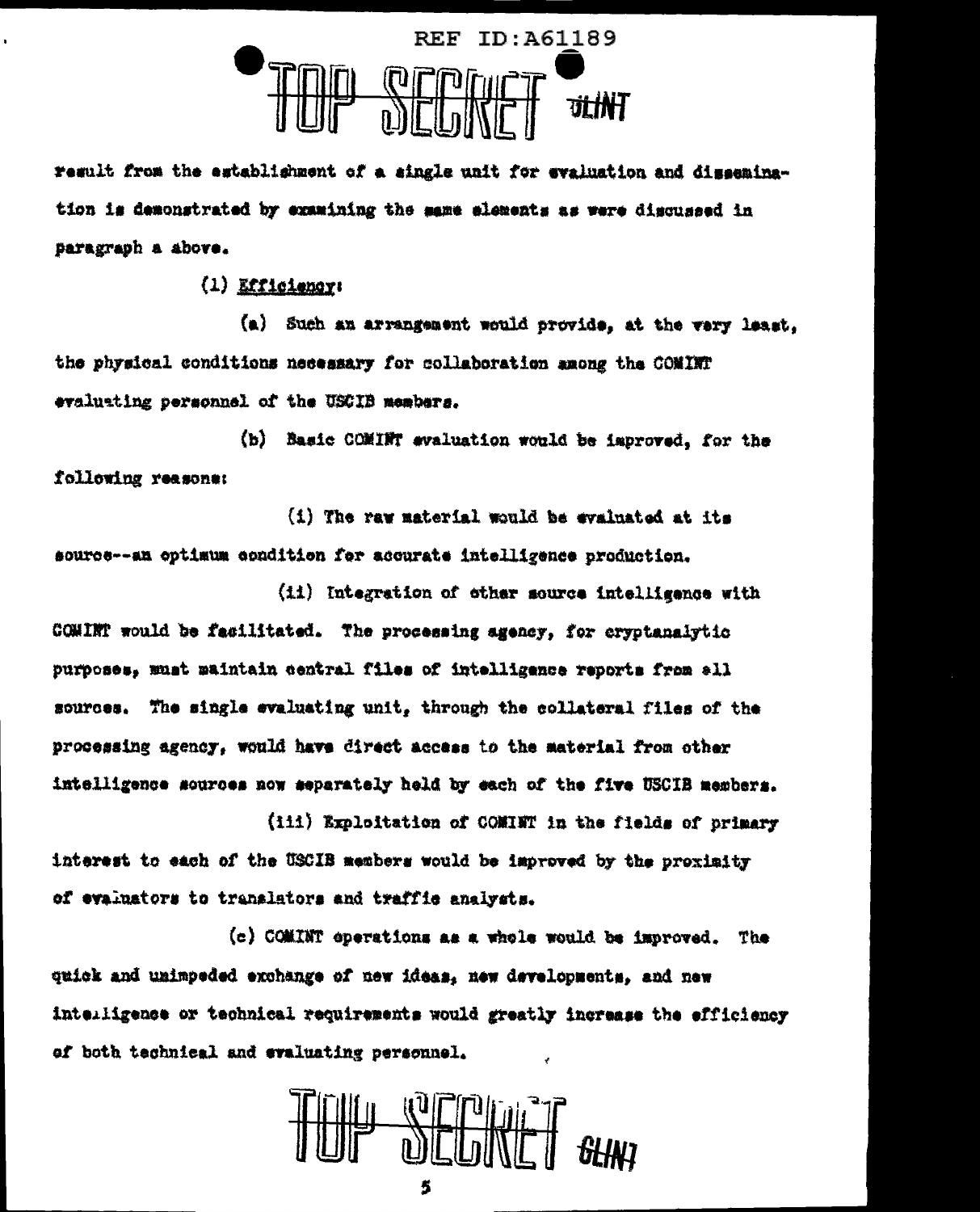

(d) Finished OLINT intelligenze would be available for dissemination to policy-level resipients in a ferm designed to meet their needs--i.e., they would receive total COMINT on a given subject. in one avathesized report.

 $(2)$  Timeliness:

(a) The proximity of evaluating personnel to technical personnel would permit discarding of unimportant material at the earliest stages of cryptanalysis and. in so reducing the mass of material fully processed, would expedite the processing of vital material.

(b) Basis intelligence studies of joint interest to all consumers could be expeditionaly initiated and currently maintained.

(c) Elimination of the publication and delivery of many conies of COMIKT raw material would substantially reduce the time lag between message solution and evaluation.

 $(3)$  seconting

(a) The dissemination of COMINT ray material outside the processing agencies would be reduced to a minimum.

(b) Knowledge of the degree of specific cryptanalytic success could more easily be limited to working personnal with the need to know and, in the case of evaluating personnel, senfined to one installation.

 $(4)$  Equatory:

(a) Discard of unimportant saterial at sarliest stages of eryptanalytic processing would reduce the total cost of intelligence produced in relationship to total material processed.

(b) Publication costs would be materially reduced.

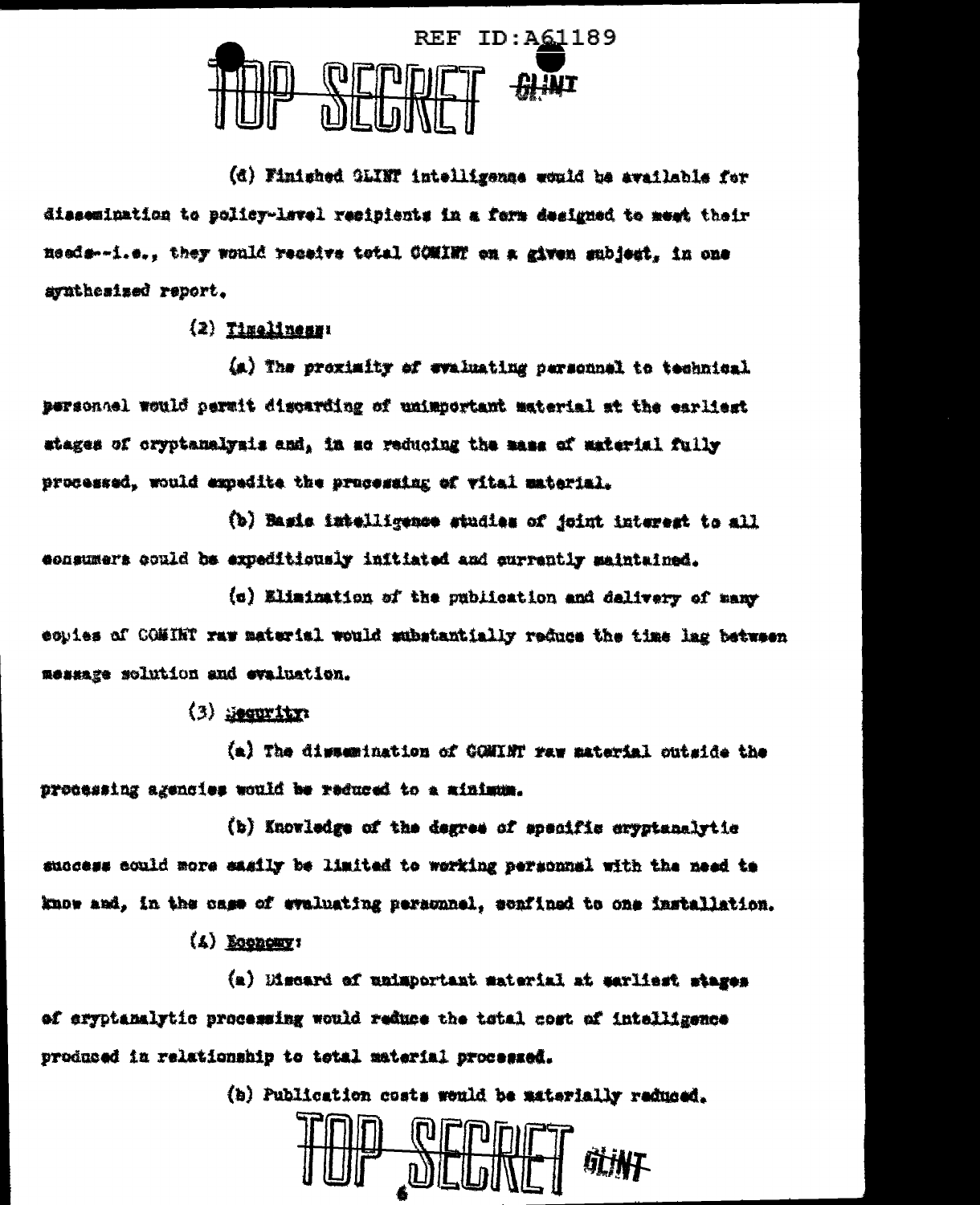

 $(e)$  Duplication of intelligence files, with its attendant uneconomical use of limited space and personnel, and unnecessary duplication of effort at the evaluation level would be sliminated.

4. Cenclusions:

a. A central COMINT unit should be established at one of the exyptanalytic processing agencies, with the responsibility for producing all intelligence based on COMINT and disseminating all such intelligence to U.S. gevernment personnel authorized to receive it.

b. Each of the five USCIB member departments or agency should contribute personnel to this center. Such personnel should perform the dual function of producing total intelligence for the National Security Council and intelligence of primary interest to their respective departments or agency.

e. Upon the establishment of the central unit, all existing COMINT evaluating units of the five USCIB members should be dissolved.

5. Recommendations: It is recommended that:

a. A central COMINT evaluating unit be set up at one of the cryptanalytic processing agencies.

b. This unit be responsible for the production of all intelligence based an COMINT and for the publication and dissemination of s.11 such intelligence to U.S. government personnel authorized to receive it.

e. Each of the five USCIB member departments or agency contribute personnel to this center, such personnel to be administratively subordinate to their respective departments or agency and operationally suborcinate to the



7